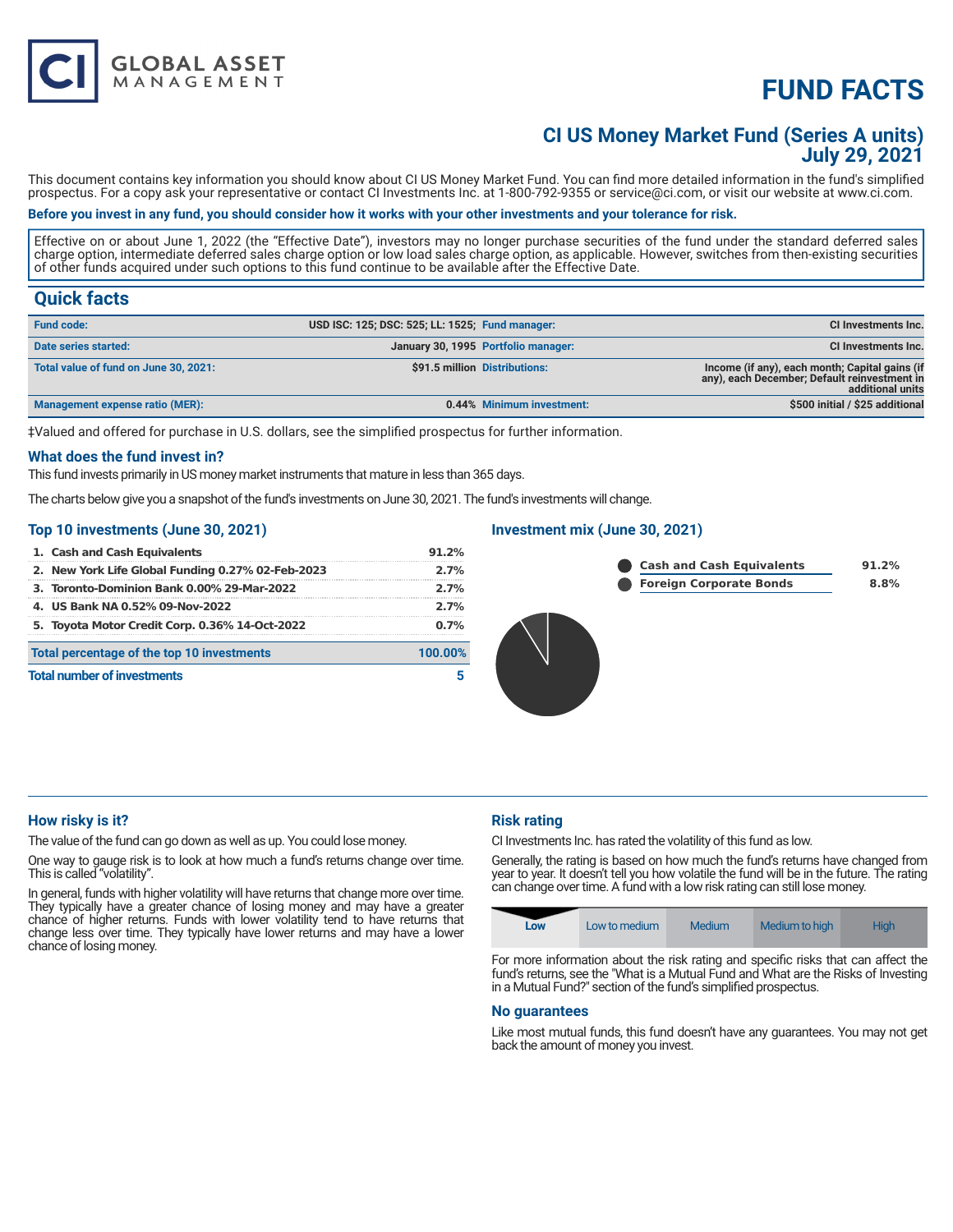## **CI US Money Market Fund (Series A units)**

### **How has the fund performed?**

This section tells you how Series A securities of the fund have performed over the past 10 calendar years. Returns are after expenses have been deducted. These expenses reduce the fund's returns.

#### **Year-by-year returns**

This chart shows how Series A securities of the fund performed in each of the past 10 calendar years. This fund series has not dropped in value in the last 10 calendar years. The range of returns and change from year to year can help you assess how risky the fund has been in the past. It does not tell you how the fund will perform in the future.



#### **Best and worst 3-month returns**

This table shows the best and worst returns for Series A securities of the fund in a 3- month period over the past 10 calendar years. The best and worst 3-month returns could be higher or lower in the future. Consider how much of a loss you could afford to take in a short period of time.

|                     | <b>Return</b> | 3 months ending | If you invested \$1,000 at the beginning of the period |
|---------------------|---------------|-----------------|--------------------------------------------------------|
| <b>Best return</b>  | 0.5%          | May 31, 2019    | Your investment would be \$1,005.                      |
| <b>Worst return</b> | 0.0%          | June 30, 2021   | Your investment would be \$1,000.                      |

#### **Average return**

As at June 30, 2021, a person who invested \$1,000 in this series of units of the fund 10 years ago now has \$1,037. This works out to an annual compound return of 0.4%.

## **Who is this fund for?**

#### **This fund may be suitable for you if you:**

- want to receive income
- are investing for the short term<br>• can tolerate low risk
- can tolerate low risk

### **A word about tax**

In general, you'll have to pay income tax on any money you make on a fund. How much you pay depends on the tax laws of where you live and whether you hold the fund in a registered plan, such as a Registered Retirement Savings Plan or a Tax-Free Savings Account.

Keep in mind that if you hold your fund in a non-registered account, fund distributions are included in your taxable income, whether you get them in cash or have them reinvested.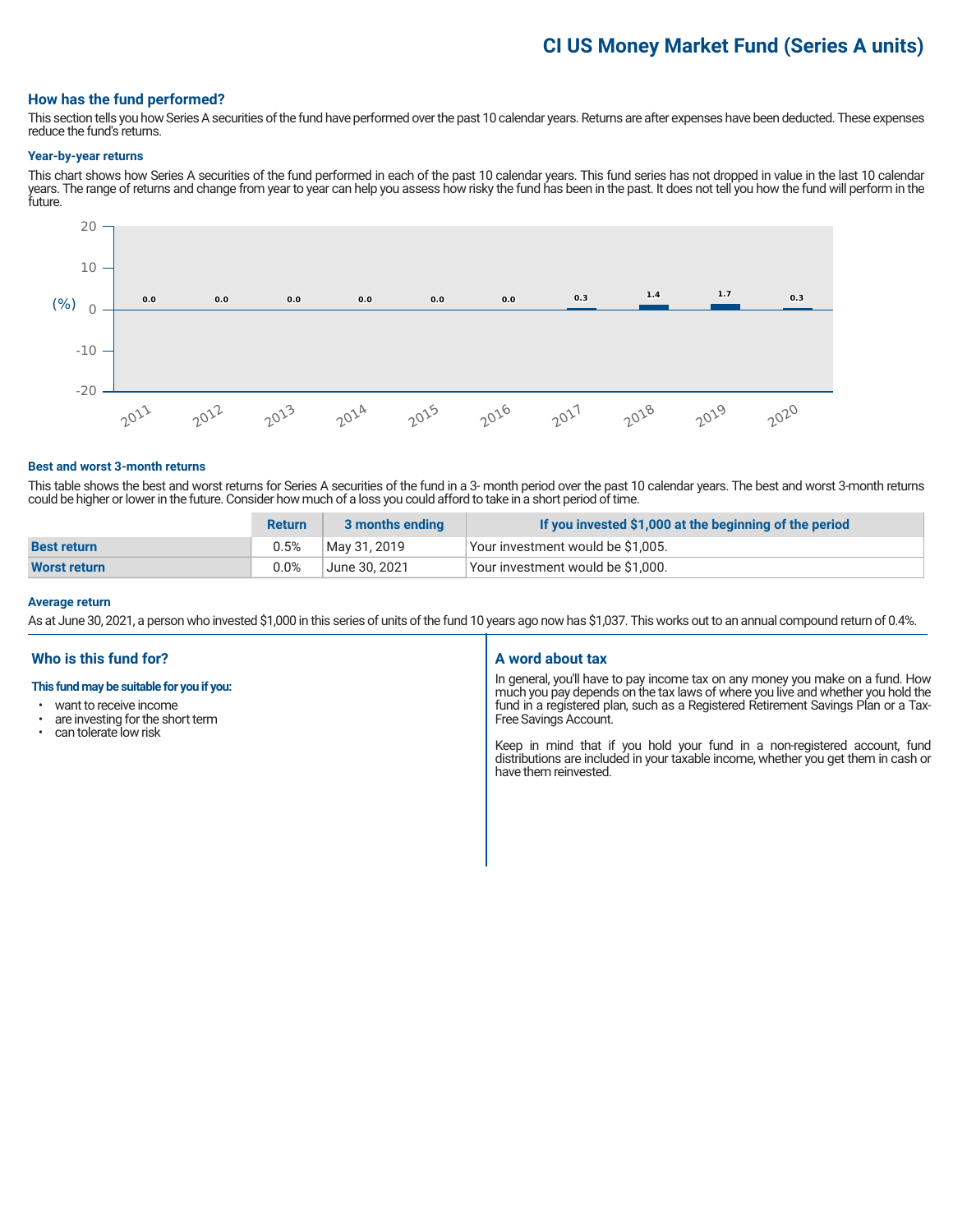## **CI US Money Market Fund (Series A units)**

## **How much does it cost?**

The following tables show the fees and expenses you could pay to buy, own and sell Series A securities of the fund. The fees and expenses — including any commissions — can vary among series of a fund and among funds. Higher commissions can influence representatives to recommend one investment over another. Ask about other funds and investments that may be suitable for you at a lower cost.

## **1. Sales charges**

You may have to choose a sales charge option when you buy Series A securities of the fund. Ask about pros and cons of each option.

| What you pay                           |                                                     | <b>How it works</b>                                                                                                                                                                                                                                                               |  |
|----------------------------------------|-----------------------------------------------------|-----------------------------------------------------------------------------------------------------------------------------------------------------------------------------------------------------------------------------------------------------------------------------------|--|
| in percent $(\%)$                      | in dollars<br>$(\$)$                                |                                                                                                                                                                                                                                                                                   |  |
| Initial sales charge                   |                                                     |                                                                                                                                                                                                                                                                                   |  |
| 0 to 5.0% of the amount you buy        | \$0 to<br>\$50.00 on<br>every<br>\$1,000 you<br>pay | You and your representative decide on the rate.<br>The initial sales charge is deducted from the amount you buy. It goes to your representative's firm as a commission.<br>$\bullet$                                                                                              |  |
| <b>Standard deferred sales charges</b> |                                                     |                                                                                                                                                                                                                                                                                   |  |
| If you sell within:                    | \$0 to<br>$$55.00$ on                               | The standard deferred sales charge is a set rate and is deducted from the amount you sell based on the initial cost and<br>number of those securities.                                                                                                                            |  |
| 5.5%<br>1 year of buying               | every<br>\$1,000 of                                 | When you buy the fund, we pay your representative's firm a commission of 5%. Any standard deferred sales charge you pay<br>$\bullet$<br>when you sell the fund goes to us.                                                                                                        |  |
| 5.0%<br>2 years of buying              | original<br>cost you                                | You can sell up to 10% of your securities each year without paying a standard deferred sales charge subject to certain<br>$\bullet$<br>restrictions ("10% free redemption right"). Your 10% free redemption right is reduced by the equivalent number of securities               |  |
| 5.0%<br>3 years of buying              | sell                                                | you would have received if you had reinvested any cash distributions you received during the calendar year. If you exercised<br>your 10% redemption right and redeem your securities before the standard deferred sales charge schedule has expired, your                         |  |
| 4.0%<br>4 years of buying              |                                                     | standard deferred sales charge on a full redemption would be the same as if you had not redeemed securities under your<br>10% free redemption right.                                                                                                                              |  |
| 4.0%<br>5 years of buying              |                                                     | If you hold the fund in a non-registered account, if applicable, you can ask to receive cash distributions which are not<br>subject to standard deferred sales charges.                                                                                                           |  |
| 3.0%<br>6 years of buying              |                                                     | You can switch between standard deferred sales charge funds at any time without paying this sales charge. The standard<br>deferred sales charge schedule will be based on the date you bought securities of the first fund and the rates and duration                             |  |
| 7 years of buying<br>2.0%              |                                                     | of such schedule shall continue to apply.                                                                                                                                                                                                                                         |  |
| 0.0%<br>After 7 years                  |                                                     | Your securities will be converted into the initial sales charge option after the expiry of the standard deferred sales charge<br>$\bullet$<br>schedule if you qualify for CI Prestige (and if available for your securities) and such securities will participate in CI Prestige. |  |
| Low-load sales charges                 |                                                     |                                                                                                                                                                                                                                                                                   |  |
| If you sell within:                    | \$0 to<br>$$30.00$ on                               | The low-load sales charge is a set rate and is deducted from the amount you sell based on the initial cost and number of<br>$\bullet$<br>those securities.                                                                                                                        |  |
| 3.0%<br>1 year of buying               | every<br>\$1,000 of                                 | When you buy the fund, we pay your representative's firm a commission of up to 2.5%. Any low-load sales charge you pay<br>when you sell the fund goes to us.                                                                                                                      |  |
| 2.5%<br>2 years of buying              | original<br>cost you                                | If you hold the fund in a non-registered account, if applicable, you can ask to receive cash distributions which are not<br>$\bullet$<br>subject to low-load sales charges.                                                                                                       |  |
| 2.0%<br>3 years of buying              | sell                                                | You can switch between low-load sales charge funds at any time without paying this sales charge. The low-load sales<br>charge schedule will be based on the date you bought securities of the first fund and the rates and durati                                                 |  |
| 0.0%<br>After 3 years                  |                                                     | schedule shall continue to apply.                                                                                                                                                                                                                                                 |  |
|                                        |                                                     | Your securities will be converted into the initial sales charge option after the expiry of the low-load sales charge schedule if you qualify for CI Prestige (and if available for your securities) and such securities will p                                                    |  |